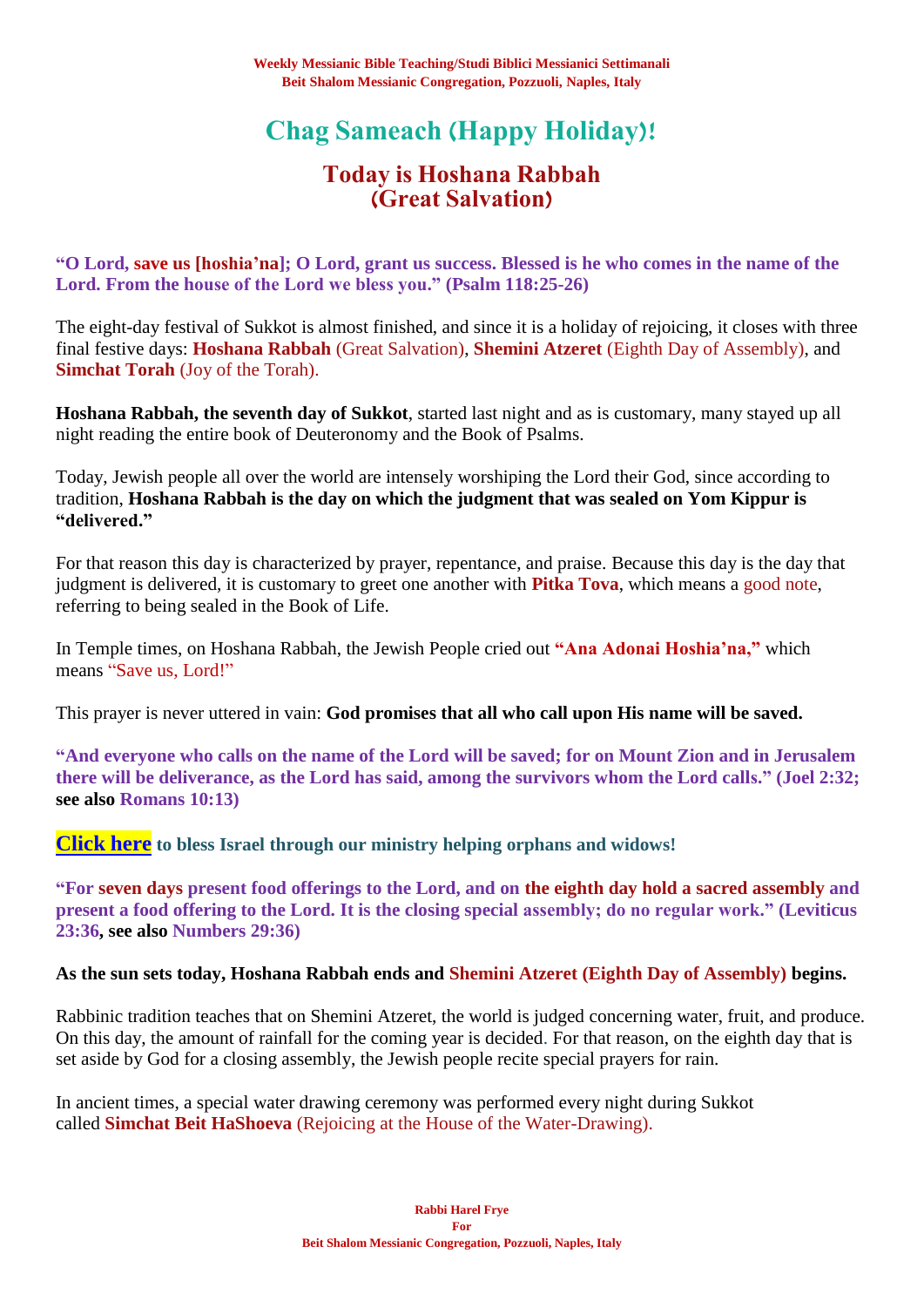This ceremony is thought to have originated during the Second Temple period, when the **Cohen HaGadol** (High Priest) would draw water from the Pool of Siloam. He then poured it out upon the altar as a Water Libation (offering).

The people would follow the Cohen (priest) to the Pool of Siloam in a joyous processional of singing, dancing and rejoicing, reciting **Hallel** (Praises) from **Psalms 113-118** and **120-134**, and chanting **Isaiah 12:3: "With joy you will draw water from the wells of salvation [yeshua]."**



Yeshua (Jesus), who understood and answered our heart's cry for salvation, addressed **these themes of salvation and water** on the last day of Sukkot when He proclaimed that all who believe in Him will be refreshed with rivers of living water.

**"On the last and greatest day of the festival, Yeshua stood and said in a loud voice, 'Let anyone who is thirsty come to me and drink. Whoever believes in Me, as the Scripture has said, rivers of living water will flow from within them.'" (John 7:37-38)**

### **The water He was speaking of was the eternal Spirit of God (John 7:39).**

Yeshua was poured out like water, as described in the **Messianic Psalm 22:14.**

It was only after He poured out His soul to death that God poured out the rain of the Ruach HaKodesh (Holy Spirit) upon the earth (**Acts 2:1-4**).

Water is a powerful symbol in this hot, dry country of Israel, where it's easy to become dehydrated if we don't drink enough water.

Sadly, few realize that they are perishing without the water of the Spirit of God.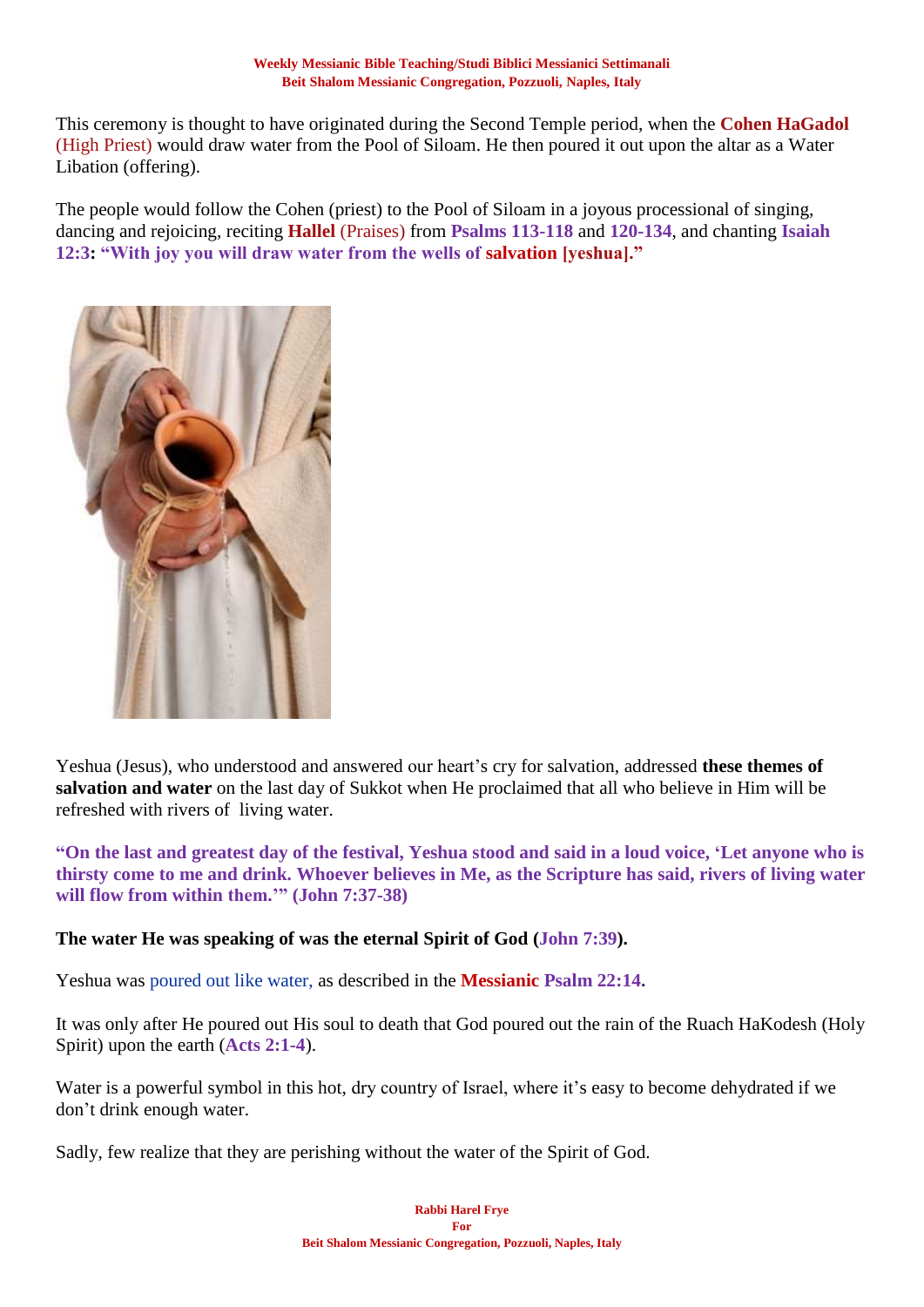These final days of Sukkot are the perfect time to consider Yeshua's invitation to come to Him when we are weary or full of sorrow, and to be refreshed by the Ruach HaKodesh (Holy Spirit).

## Chag Sameach (Buone Feste)!

## Oggi è Hoshana Rabbah (Grande salvezza)

**"O Signore, salvaci [hoshia'na]; O Signore, concedici il successo. Beato chi viene nel nome del Signore. Dalla casa del Signore ti benediciamo". (Salmo 118:25-26)**

Il festival di otto giorni di Sukkot è quasi terminato, e poiché è una festa di gioia, si chiude con tre giorni festivi finali: **Hoshana Rabbah** (Grande Salvezza), **Shemini Atzeret** (Ottava giornata dell'Assemblea) e **Simchat Torah** (Gioia della Torah).

**Hoshana Rabbah, il settimo giorno di Sukkot**, è iniziato ieri sera e, come è consuetudine, molti sono rimasti svegli tutta la notte a leggere l'intero libro del Deuteronomio e il Libro dei Salmi.

Oggi, gli Ebrei di tutto il mondo adorano intensamente il Signore loro Dio, poiché secondo la tradizione, **l'Hoshana Rabbah è il giorno in cui il giudizio sigillato su Yom Kippur viene "deliberato".**

Per questo motivo questa giornata è caratterizzata da preghiera, pentimento e lode. Poiché questo giorno è il giorno in cui viene emesso il giudizio, è consuetudine salutarsi con Pitka Tova, il che significa una buona nota, riferendosi al fatto di essere suggellati nel Libro della Vita.

Ai tempi del tempio, nella Rabba di Hoshana, il popolo Ebraico gridava **"Ana Adonai Hoshia'na"**, che significa **"Salvaci, Signore!"**

Questa preghiera non viene mai pronunciata invano: **Dio promette che tutti coloro che invocano il Suo nome saranno salvati.**

**"E avverrà che chiunque invocherà il nome dell'Eterno sarà salvato, perché sul monte Sion e in Gerusalemme vi sarà salvezza, come ha detto l'Eterno, e fra i superstiti che l'Eterno chiamerà".** (**Gioele 2:32**; vedete anche **Romani 10:13**)

**[Cliccate qui](https://villageofhopejusticeministry.org/) per benedire Israele attraverso il nostro ministero di aiuto agli orfani e alle vedove!**

**"Per sette giorni offrirete all'Eterno un sacrificio fatto col fuoco. L'ottavo giorno avrete una santa convocazione e offrirete all'Eterno un sacrificio fatto col fuoco. È giorno di assemblea solenne; non farete in esso alcun lavoro servile." (Levitico 23:36**, vedete anche **Numeri 29:36**)

### **Mentre il sole tramonta oggi, Hoshana Rabbah termina e inizia Shemini Atzeret (Ottava Giornata dell'Assemblea)**.

La tradizione rabbinica insegna che su Shemini Atzeret, il mondo viene giudicato per quanto riguarda l'acqua, la frutta e i prodotti della terra. In questo giorno, viene decisa la quantità di pioggia per l'anno a venire. Per questo motivo, l'ottavo giorno che è stato messo da parte da Hashem (Dio) per un'assemblea di chiusura, il popolo di Israele recita preghiere speciali per la pioggia.